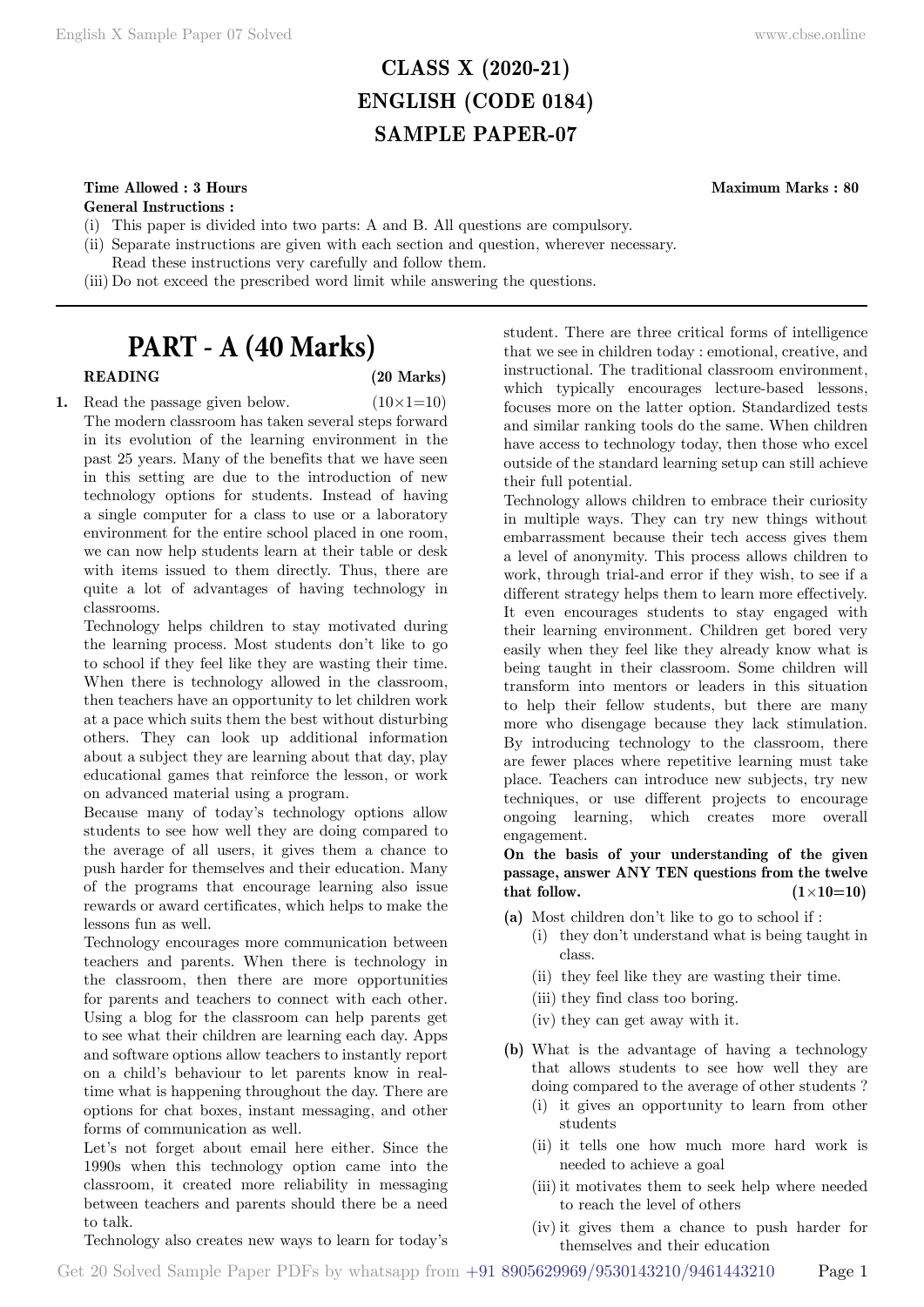- **(c)** Technology allows children to embrace their .......... in multiple ways.
	- (i) intelligence (ii) hard work
	- (iii) curiosity (iv) passion
- **(d)** Which of the following is NOT something that technology helps a student with in education ?
	- (i) Technology creates new ways to learn for today's student.
	- (ii) Technology encourages more communication between parents and students.
	- (iii) Technology helps children to stay motivated during the learning process.
	- (iv) Technology encourages students to stay engaged with their learning environment.
- **(e)** Which of the following is NOT a way through which technology helps children to stay motivated during the learning process ?
	- (i) play educational games that reinforce a lesson
	- (ii) work on advanced material using a program
	- (iii)look up additional information about a subject they are learning about
	- (iv) allow them to work on a lesson beyond their curriculum
- **(f)** The three critical forms of intelligence that we see in children today are :

| I. motivational       | II. creative          |
|-----------------------|-----------------------|
| III. instructional    | IV. competitive       |
| V emotional           |                       |
| $(i)$ I, II and III   | $(ii)$ II, III and IV |
| $(iii)$ II, III and V | $(iv)$ I, IV and V    |

- **(g)** Who is a mentor ?
	- (i) someone who gives someone help and advice related to something
	- (ii) someone who leads someone to become a better person
	- (iii)someone who helps someone in their time of need
	- (iv) someone who provides a better learning standard
- **(h)** Children can try new things with the help of technology without embarrassment because their tech access gives them a level of :

| (i) confidence | (ii) anonymity |
|----------------|----------------|
|----------------|----------------|

- (iii) superiority (iv) satisfaction
- **(i)** Which of the following is NOT a method through which technology encourages more communication between teachers and parents ?
	- (i) Apps and software options that allow teachers to instantly report on a child's behaviour.
	- (ii) Usage of a blog for the classroom to help parents get to see what their children are learning each day.
	- (iii) Communication options such as chat boxes, instant messaging, and other forms of communication.
	- (iv) Software programs that allow parents to access the child's tech and keep a check on

their usage.

- **(j)** Choose an option that makes the correct use of 'stimulation as used in the passage, to fill in the space.
	- (i) Babies who love with their parents receive much more .......... than babies who sleep in a cot.
	- (ii) It was known that .......... made the heart to increase its oxygen consumption.
	- (iii) Near the boundary, the electrical .......... spreading enough to evoke both movements.
	- (iv) She has a low threshold of boredom and needs the constant .......... of physical activity.
- **(k)** Technology helps children to see if a different strategy helps them to learn more effectively through :
	- (i) hard work and diligence.
	- (ii) trial and error method.
	- (iii) advanced software programs.
	- (iv) strategies and lessons.
- **(l)** Choose an option that is clearly a synonym of the word 'engaged'.
	- (i) immerse (ii) surrender
	- (iii) release (iv) disrupt

### **Ans :**

- (a) (ii) they feel like they are wasting their time.
- (b) (iv) it gives them a chance to push harder for themselves and their education
- (c) (iii) curiosity
- (d) (ii) Technology encourages more communication between parents and students.
- (e) (iv) allow them to work on a lesson beyond their curriculum
- (f) (iii) II, III and V
- (g) (i) someone who gives someone help and advice related to something
- (h) (ii) anonymity
- (i) (iv) Software programs that allow parents to access the child's tech and keep a check on their usage.
- (j) (iv) She has a low threshold of boredom and needs the constant .......... of physical activity.
- (k) (ii) trial and error method.
- (l) (i) immerse

# **2.** Read the passage given below.

India is home to 46.6 million stunted children, a third of world's total as per Global Nutrition Report 2018. Nearly half of all under-5 child mortality in India is attributable to undernutrition. Any country cannot aim to attain economic and social development goals without addressing the issue of malnutrition. Poor nutrition in the first 1000 days of a child's life can also lead to stunted growth, which is associated with impaired cognitive ability and reduced school and work performance. Malnutrition in children occurs as a complex interplay among various factors like poverty, maternal health illiteracy, diseases like diarrhoea, home environment, dietary practices, hand washing and other hygiene practices, etc. Low birth weight, episode of diarrhoea within the last 6 months and the presence of developmental delay are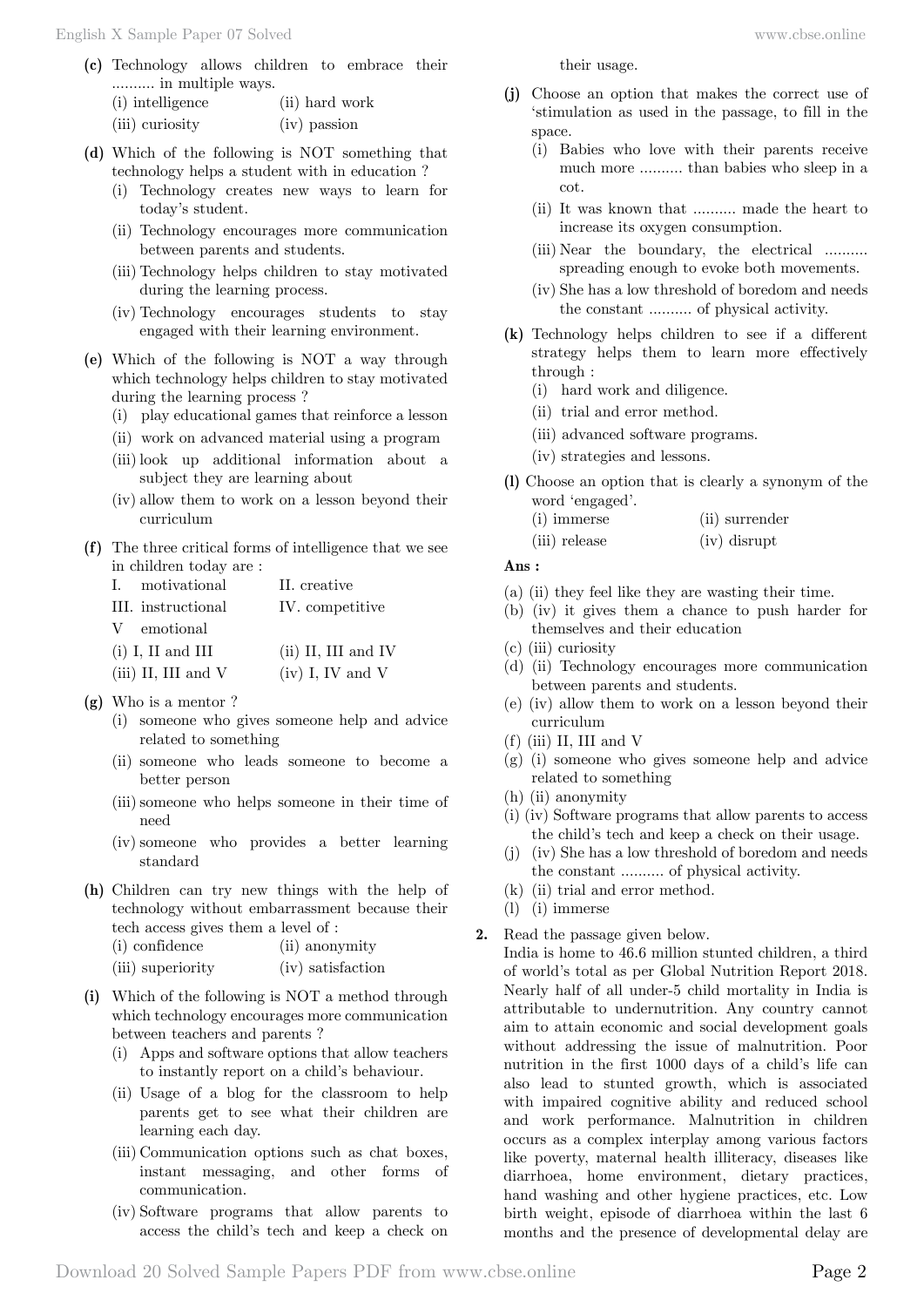often associated with malnutrition in most developing nations including India.

In present era malnutrition is reflected as double burden, one aspect is undernutrition and other being overnutrition. But, in India and other low and middleincome countries (LMICs), basically malnutrition is synonymous with protein energy malnutrition or undernutrition, which signifies an imbalance between the supply of protein and energy and the body's demand for them to ensure optimal growth and function.

Globally, approximately 149 million children under-5 suffer from stunting. In 2018, over 49 million children under-5 were wasted and nearly 17 million were severely wasted. There are now over 40 million overweight children globally, an increase of 10 million since 2000. It is estimated that by 2050, 25 million more children than today will be malnourished .

India is one among the many countries where child undernutrition is severe and also undernutrition is a major underlying cause of child mortality in India. In a recently released Global Nutrition Report 2018, revealed the prevalence of stunting, wasting and overweight at national level as 37.9, 20.8 and 2.4% respectively.

In India as per National Family Health Survey IV (2014-2015, recent in the series) 38.4, 21 and 35.7% of children below 5 years suffer from stunting, wasting and underweight respectively (corresponding figure for NFHS III, 2005-2006 were 47.9, 19.8 and 42.5% respectively). Prevalence of severe acute malnutrition (SAM) in India is 7.5%.



In the 2018 Global Hunger Index, India ranks 103rd out of 119 qualifying countries. With a score of 31.1, India suffers from a level of hunger that is serious. Figure given depicts dimensions and indicators of Hunger index and its relationship with child malnutrition.

**On the basis of your understanding of the given passage, answer ANY TEN questions from the twelve that follow.**  $(1 \times 10=10)$ 

**(a)** What is a major underlying cause of child mortality in India ?

| (i) malnutrition    | (ii) undernutrition |
|---------------------|---------------------|
| (iii) overnutrition | (iv) stunting       |

- **(b)** As per National Family Health Survey IV, the prevalence of severe acute malnutrition (SAM) in India is :
	- (i)  $7.5\%$  (ii)  $2.4\%$ (iii) 9.8% (iv) 5.2%
- **(c)** By what year is it estimated that globally 25 million more children will be malnourished ? (i) 2030 (ii) 2040
	- (iii) 2050 (iv) 2060
- **(d)** Which of the following is an indicator of inadequate food supply ?
	- (i) stunting
	- (ii) under 5 mortality rate
	- (iii) wasting
	- (iv) undernourishment
- **(e)** Undernutrition signifies an imbalance between the supply of protein and energy and the body's demand for them to :
	- (i) ensure proper development.
	- (ii) ensure optimal growth and function.
	- (iii) ensure a balanced lifestyle
	- (iv) ensure sustainable growth.
- **(f)** Which of the following is NOT a factor in the occurrence of malnutrition in children ? (i) diarrhoea
	- (ii) poverty
	- (iii) maternal health illiteracy
	- (iv) low birth weight
- **(g)** Which of the following is NOT a feature of undernutrition ?
	- (i) goes beyond calorie availability
	- (ii) uneven distribution of food within a country
	- (iii) children are particularly vulnerable to nutrition deficiencies
	- (iv) stunting and wasting are nutrition indicators
- **(h)** Global Nutrition Report 2018 recently revealed the prevalence of overweight at a national level in India is at :
	- (i)  $2.4\%$  (ii)  $20.8\%$ (iii)  $19.8\%$  (iv)  $37.9\%$
- **(i)** What does the given passage highlight ?
	- (i) childhood malnutrition in india
	- (ii) the prevalence of undernourishment
	- (iii) global hunger problems
	- (iv) the increase the number of under 5 child mortality rate
- **(j)** Choose an option that lists a statement that is NOT TRUE.
	- (i) Any country cannot aim to attain economic and social development goals without addressing the issue of malnutrition.
	- (ii) Death is the most serious consequence of hunger, and children are the most vulnerable.
	- (iii)In India arid other low and middle-income countries malnutrition is synonymous with undernutrition.
	- (iv) In 2018, there are now over 50 million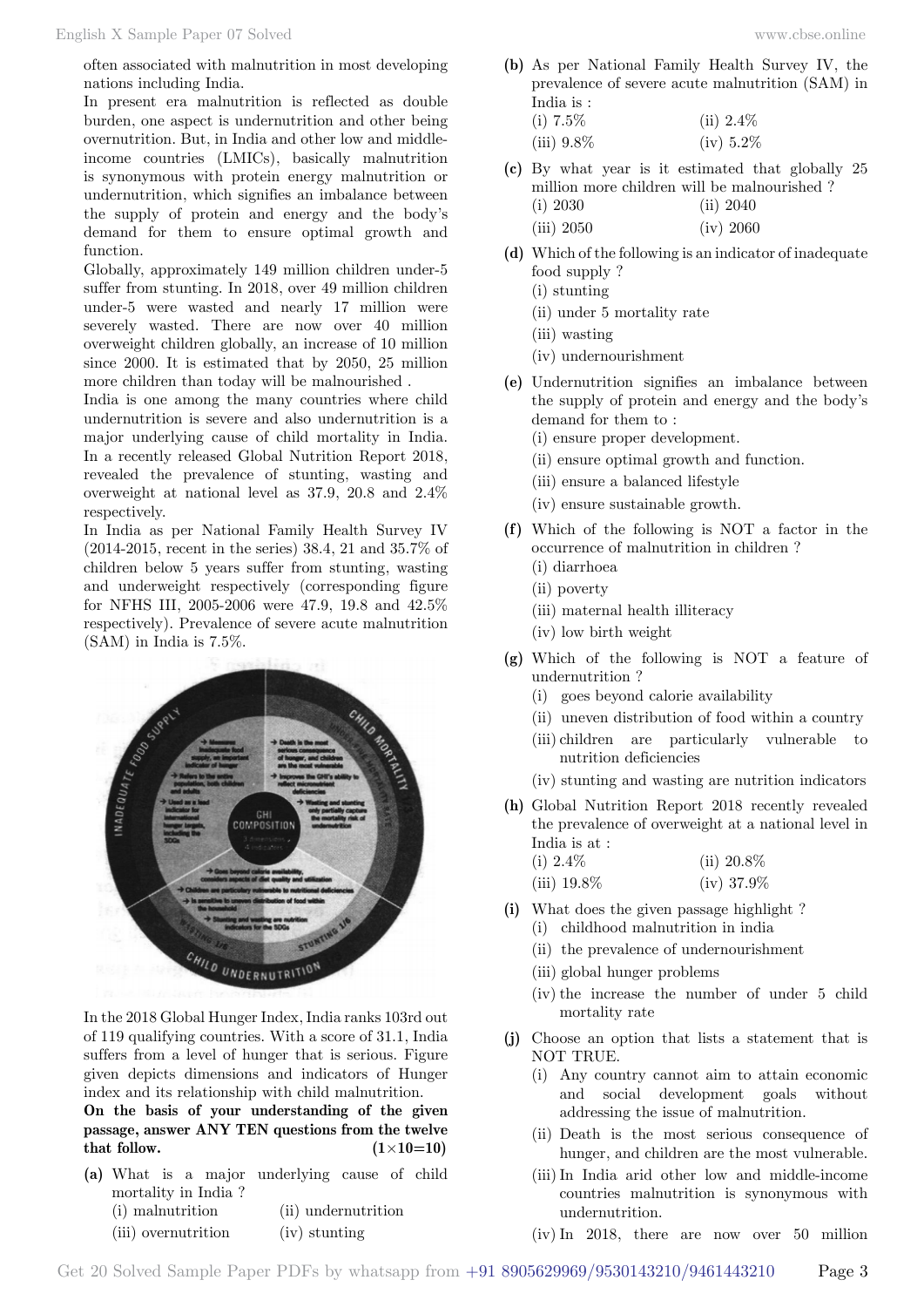overweight children globally, an increase of 1.0 million since 2000.

- **(k)** Poor nutrition in the first 1000 days of a child's life can lead to .......... , which is associated with impaired cognitive ability and reduced school and work performance.
	- (i) reduced cognitive ability
	- (ii) increased chances of malnutrition
	- (iii) stunted growth
	- (iv) under 5 mortality
- **(l)** What does the author mean by 'underlying cause' ?
	- (i) hidden reason for doing something
	- (ii) root cause or reason of something
	- (iii) unimportant cause of something
	- (iv) not understood reason behind an action

#### **Ans :**

- (a) (ii) undernutrition
- (b) (i) 7.5%
- (c) (iii) 2050
- (d) (iv) undernourishment
- (e) (ii) ensure optimal growth and function.
- (f) (iv) low birth weight
- $(g)$  (ii) uneven distribution of food within a country
- (h) (i) 2.4%
- (i) (i) childhood malnutrition in india
- (j) (iv) In 2018, there are now over 50 million overweight children globally, an increase of 10 million since 2000.
- (k) (iii) stunted growth
- (l) (ii) root cause or reason of something

#### **LITERATURE (10 Marks)**

- **3.** Read the extracts given below and attempt ANY ONE by answering the questions that follow.  $(5 \times 1 = 5)$ It is from these comrades in the struggle that I learned the meaning of courage. Time and again, I have seen men and women risk and give their lives for an idea. I have seen men stand up to attacks and torture without breaking, showing a strength and resilience that defies the imagination. I learned that courage was not the absence of fear, but the triumph over it. The brave man is not he who does not feel afraid, but he who conquers that fear.
	- **(a)** Who is 'he' ? (i) Zenani (ii) Mr. De Klerk (iii) Thabo Mbeki (iv) Nelson Mandela
		-
	- **(b)** What has he seen time and again ? (i) that people betray people
		-
		- (ii) that people risk and give their lives for an idea
		- (iii) that people believe in hope with all their heart
		- (iv) that people tend to make their own path
	- **(c)** What did he learn about courage ?
		- (i) that courage is for those who have the confidence to face the struggles
		- (ii) that courage is not absence of fear but triumph over it
- (iii) that courage is passing your limits and reaching beyond it
- (iv) that courage is understanding that the greatest wealth is people
- **(d)** Choose an option which means 'the ability to deal with any kind of hardship and recover from its effects'.
	- (i) absence (ii) triumph
	- (iii) resilience (iv) conquers
- **(e)** Choose an option that lists a statement that is NOT TRUE.
	- (i) He has seen men stand up to attacks and torture without breaking.
	- (ii) He has seen men and women risk and give their lives for an idea.
	- (iii) Decades of oppression had produced men of extraordinary courage, wisdom and generosity that their like may never be known again.
	- (iv) He has always known that a country's greatest wealth is its people's freedom..

#### **Ans :**

- (a) (iv) Nelson Mandela
- (b) (ii) that people risk and give their lives for an idea
- (c) (ii) courage is not absence of fear but triumph over it
- (d) (iii) resilience
- (e) (iv) He has always known that a country's greatest wealth is its people's freedom.

#### **o**

Let me put it more clearly, since no one will believe that a thirteen-year-old girl is completely alone in the world. And I'm not. I have loving parents and a sixteen-year old sister, and there are about thirty people I can call friends. I have a family, loving aunts and a good home. No, on the surface I seem to have everything, except my one true friend. All I think about when I'm with friends is having a good time. I can't bring myself to talk about anything but ordinary everyday things. We don't seem to be able to get any closer, and that's the problem. Maybe it's my fault that we don't confide in each other. In any case, that's just how things are, and unfortunately they're not liable to change. This is why I've started the diary.

- **(a)** Who is 'I' ?
	- (i) Amanda (ii) Wanda Petronski
	- (iii) Anne Frank (iv) Natalya
- **(b)** What does she want to have despite having everything ? (i) a good family (ii) a loving father
	- (iii) one true friend (iv) a diary
- **(c)** T started writing a diary because :
	- (i) she did not want to tell anyone her secrets.
	- (ii) she did not have any true friend to confide in.
	- (iii) she was lonely.
	- (iv) she was incapable of talking openly in front of people.
- **(d)** Give noun forms of—confide.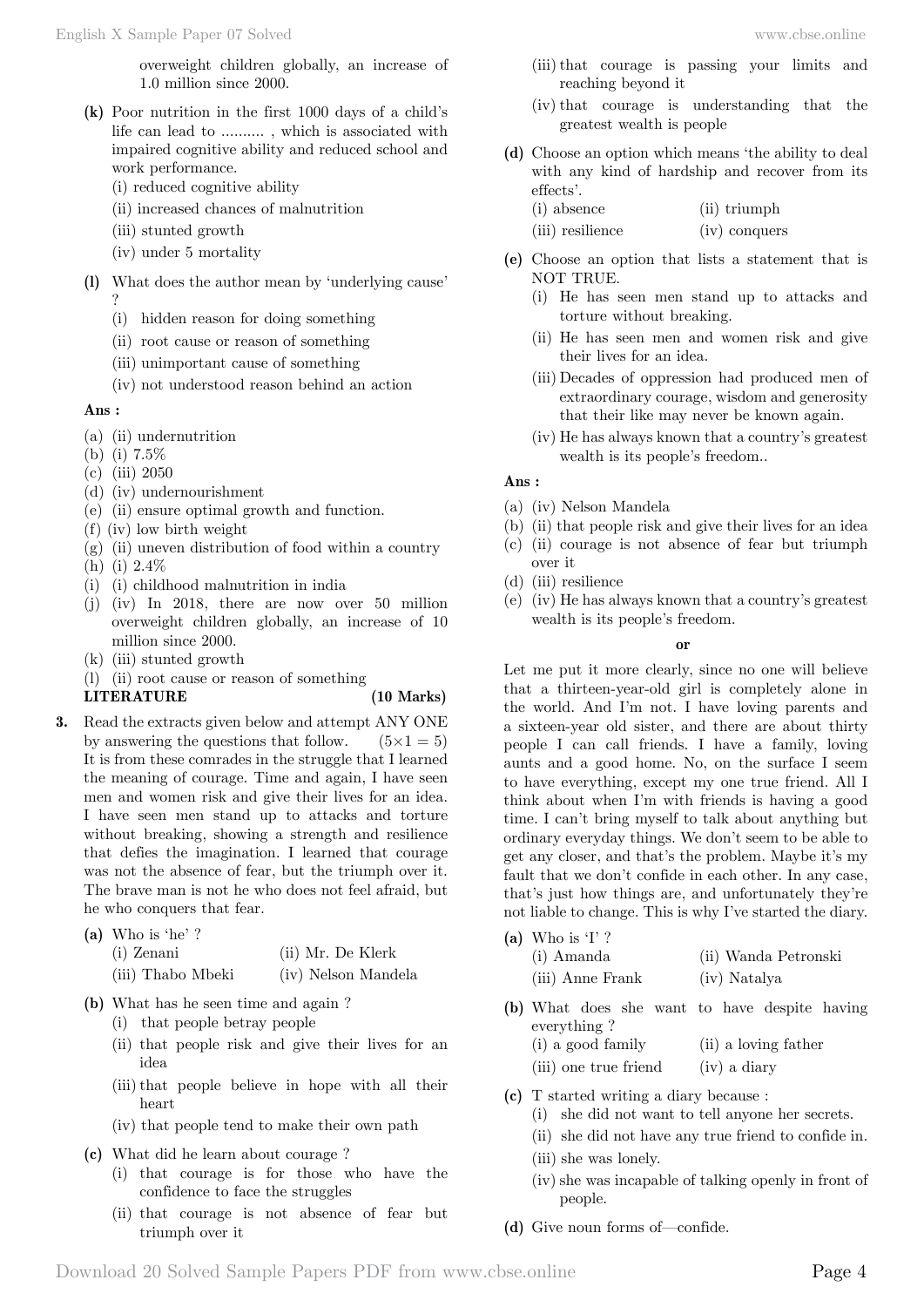| (i) confidential | $(ii)$ confirm |
|------------------|----------------|
| (iii) confidence | $(iv)$ conform |

- **(e)** Choose an option that is similar in meaning to the word 'liable'.
	- (i) inclined (ii) unaccountable (iii) deserving (iv) reliable

 **Ans :**

- (a) (iii) Anne Frank
- (b) (iii) one true friend.
- (c) (ii) she did not have any true friend to confide in.
- (d) (iii) confidence
- (e) (i) inclined
- **4.** Read the extracts given below and attempt ANY ONE by answering the questions that follow.  $(5\times1=5)$ 'There is a languid, emerald sea, where the sole inhabitant is mea mermaid, drifting blissfully'.
	- **(a)** Which of the following is NOT a feature associated with the sea and its experience ?

| (i) emerald   | (ii) languid    |  |
|---------------|-----------------|--|
| (iii) mermaid | $(iv)$ calmness |  |

- **(b)** Whom does a 'mermaid' represent here ? (i) mother (ii) freedom (iii) Amanda (iv) solitude
- **(c)** Which of the following is NOT a synonym of the word 'sole' ?<br> $(i)$  only  $(ii)$  solitary

| $(1)$ only       | (11) solitar |  |
|------------------|--------------|--|
| (iii) collective | $(iv)$ lone  |  |

- **(d)** Name the poet of the poem from which this extract has been taken.
	- (i) Carl Sandburg (ii) Ogden Nash
	- (iii) Walt Whitman (iv) Robin Klein
- **(e)** Which of the following states the meaning of the word 'drifting' ?
	- (i) talking effortlessly (ii) floating smoothly
	- (iii) moving casually (iv) waving continuously

# **Ans :**

- (a) (iv) calmness
- (b) (iii) Amanda
- (c) (iii) collective
- (d) (iv) Robin Klein
- (e) (ii) floating smoothly

# **o**

No use to say 'O there are other balls' : An ultimate shaking grief fixes the boy As he stands rigid, trembling, staring down. All his young days into the harbour where His ball went.

- **(a)** Which of the following is NOT a feature that tells you that the boy is affected by his loss ? (i) body is trembling
	- (ii) tears are rolling down the cheeks
	- (iii) eyes are staring down
	- (iv) stands rigidly
- **(b)** What does 'rigid' mean ?

| (i) flexible  | (ii) stoic   |
|---------------|--------------|
| (iii) lenient | $(iv)$ stiff |

- **(c)** Where did the ball go ? (i) into the water (ii) away from the owner
	- (iii) towards the poet  $(iv)$  (i) and (iii)
- **(d)** Why does the poet say the line 'No use to say 'O there are other balls' ?
	- (i) because it eventually won't be the same thing
	- (ii) because lost things should not be thought over
	- (iii) because losing something makes you gain more things
	- (iv) because what's already done cannot be undone
- **(e)** Choose an option that is a synonym of the word 'fixes'.
	- (i) gathers (ii) grips
	- (iii) threatens (iv) subdues

### **Ans :**

- (a) (ii) tears are rolling down the cheeks
- (b) (iv) stiff
- (c) (i) into the water
- (d) (i) because it eventually won't be the same thing
- (e) (ii) grips

#### **GRAMMAR (10 Marks)**

- **5.** Choose the correct options to fill in the blanks to complete the note.  $(3\times1=3)$ Nearly 92 lakh children, who had either dropped out of schools or never (a) .......... , will now get elementary education as it (b) .......... on the part of the local authorities and the State governments to ensure that all children in 6-1 years age group (c) .......... .
	- **(a)** (i) had been to any educational institution
		- (ii) have been to any educational institution
		- (iii) been to any educational institution
		- (iv) has been to any educational institution
	- **(b)** (i) can be blinding
		- (ii) will be blinding
		- (iii) is blinding
		- (iv) has been blinding
	- **(c)** (i) get schooling
		- (ii) will be schooled
		- (iii) get schooled
		- (iv) have schooling

### **Ans :**

- (a) (iii) been to any educational institution
- (b) (ii) will be blinding
- (c) (i) get schooling
- **6.** Choose the correct options to fill in the blanks to complete the narration.  $(3\times1=3)$

|       |  | Customer : Waiter! Please get me a cup of tea. |
|-------|--|------------------------------------------------|
| ----- |  |                                                |

Waiter : Hot or cold, sir?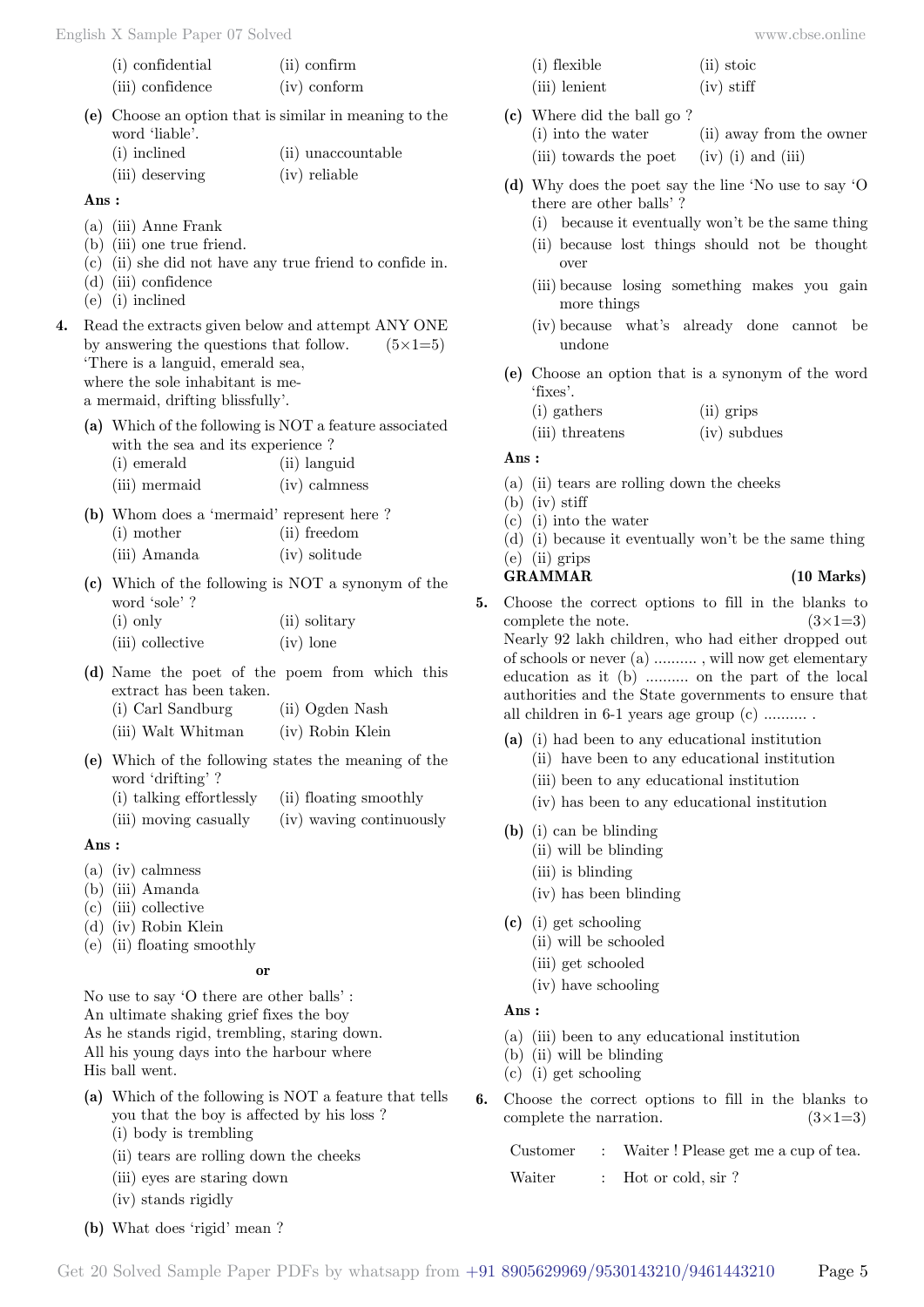- Customer : What ? Does anyone drink cold tea in winter! Get me a cup of steaming hot tea.
- Waiter : Yes, sir !

One day a customer came to a cafe and (a) .......... a cup of tea. The waiter immediately asked him (b) .......... hot tea or cold tea. Flabbergasted, the customer exclaimed that if anyone drank cold tea in winter and again asked the waiter to (c) .......... a cup of steaming hot tea.

- **(a)** (i) requested
	- (ii) asked for
	- (iii) ordered
	- (iv) told about having
- **(b)** (i) what he would like
	- (ii) whether he would like
		- (iii) will he like
		- (iv) shall he like
- **(c)** (i) get him
	- (ii) bring him
	- (iii) got him
	- (iv) bought him

#### **Ans :**

- (a) (iii) ordered
- (b) (ii) whether he would like
- (c) (ii) bring him
- **7.** Fill in the blanks by choosing the correct options for ANY FOUR of the six sentences given below.  $(4 \times 1=4)$

| (a) How  you do this to me? |             |
|-----------------------------|-------------|
| $(i)$ shall                 | (ii) could  |
| (iii) would                 | (iv) should |

- **(b)** You .......... not repeat the same mistake again. (i) could (ii) should
	- (iii) had better (iv) shall
- **(c)** Carl has .......... honorary degree in Architecture.  $(i)$  the  $(iii)$  a  $(iii)$  an  $(iv)$  X
- **(d)** Karin and her sisters .......... at the mall before you come.
	- (i) will have been shopping
	- (ii) had been shopping
	- (iii) has been shopping
	- (iv) will be shopping
- **(e)** We .......... on the court before it started raining. (i) were playing (ii) was playing
	- (iii) had been playing (iv) are playing
- **(f)** Nina asked, "Are you all right ?"
	- (i) Nina asked if all was right.
	- (ii) Nina asked if she was all right.
	- (iii) Nina asked if they were all right.
	- (iv) Nina asked if she were all right.

# **Ans :**

(a) (ii) could

- (b) (iii) had better
- $(c)$  (iii) an
- (d) (i) will have been shopping
- (e) (i) were playing
- (f) (ii) Nina asked if she was all right.

# **PART-B (40 Marks)**

**WRITING**  $(2 \times 5=10)$ 

**8.** Attempt ANY ONE of the following in 100-120 words. (5 Marks) You are Samkit/Samiksha of C-3, Third Floor, Lajpat Nagar, New Delhi. You read an advertisement about the short-term course in Personality Development by an institute, Career Quest Solutions, Shivaji Enclave. Write a letter seeking all relevant details of the course.

### **Ans :**

C-3, Third Floor Lajpat Nagar New Delhi 16th July, 20... The Director Career Quest Solutions Shivaji Enclave Delhi

**Subject :** Inquiry about short-term Personality Development Course

#### Sir/Ma'am,

In reference to your advertisement dated 12th July, 2019 in 'The Hindu' about your new short-term course in Personality Development. It appears to be quite appealing and interesting. I have passed my senior secondary exam with 75% marks. I want to join this programme, but before that I would like to know the following details about the programme.

- (i) Duration of the course
- (ii) Timings and fee-structure
- (iii) Eligibility criteria for the course
- (iv) No. of students in a batch
- (v) Facility of evening or part-time batches
- (vi) Whether recognized by any university or not
- (vii) Facility for transport
- (viii) Future prospect of the course

I request you to kindly send me a copy of prospectus. Waiting for your prompt response.

Yours faithfully

Samkit/Samiksha.

#### **o**

Write a letter to M/s Oxford Publishing House, New Delhi complaining that the books sent by them were not those you had ordered. Ask for replacement of the books. You are Dipti Gupta/Deepansh Gupta living at E-95, Sector-12, Dwarka.

 **Ans :**

E-95, Sector-12 Dwarka New Delhi 12th July, 20... M/s Oxford Publishing House Daryaganj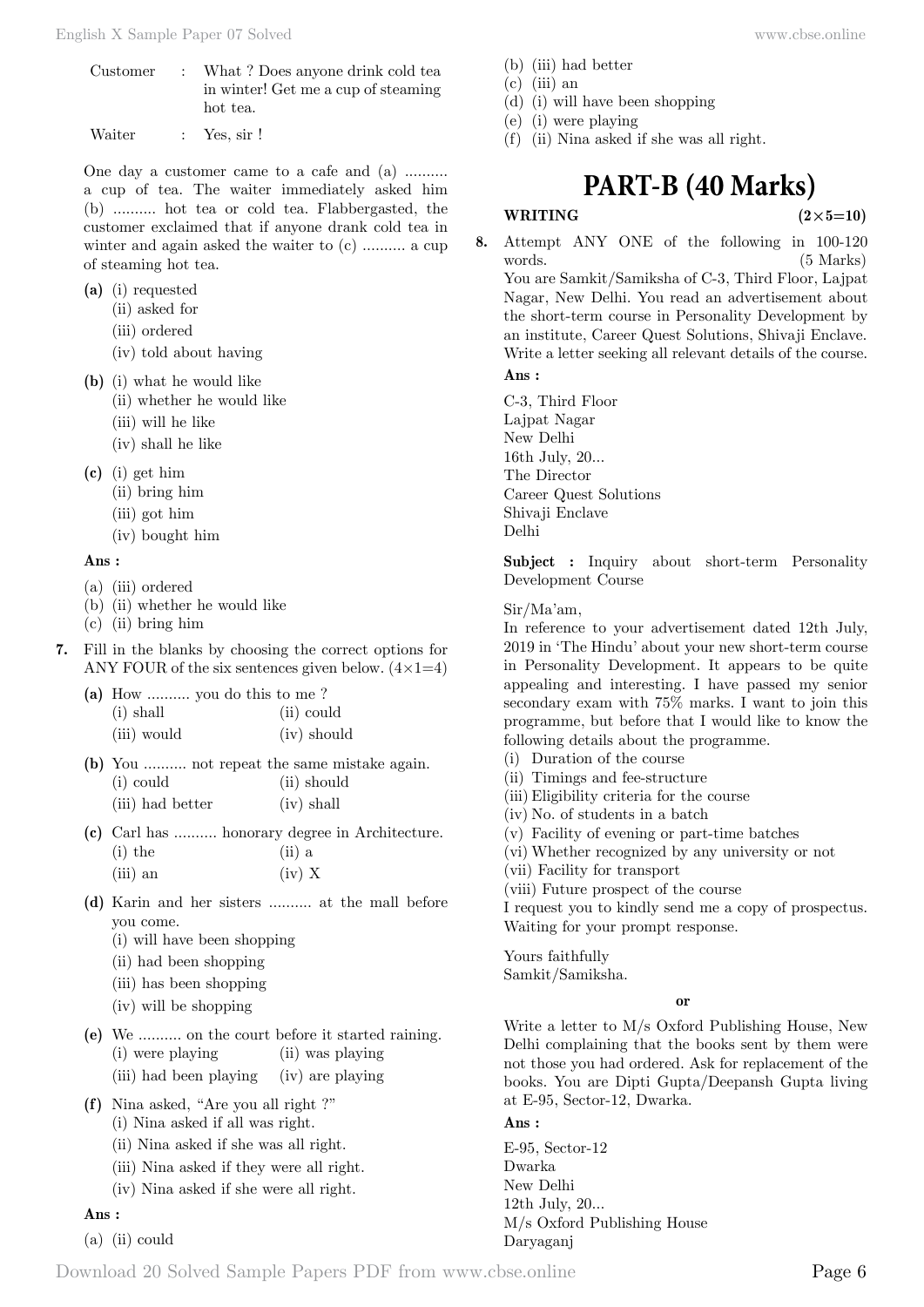### New Delhi

### Sir/Ma'am,

This is in reference to the order no. 000154, the book set ordered to be delivered to Sector-12, Dwarka.

To my dismay, I have not received the set I ordered and have instead, received the wrong book set. I am highly disappointed with the same. I would appreciate it if you could replace the wrong book set with the one originally ordered. Please let me know as soon as possible what action you propose to take. I look forward to hearing from you within the next ten days. Enclosed are copies of transaction document and receipt. I look forward to your reply and a resolution to my problem and will wait until the time mentioned above before seeking help from a consumer protection agency. Please contact me at XXXXXXXXX for further discussion.

Yours sincerely

Dipti Gupta/Deepansh Gupta

**9.** Attempt ANY ONE of the following in 100-120 words. (5 Marks) The following data shows the occupancy rate in hotels in India from the financial year 2001 to 2019. Write an



#### **Ans :**

#### **Changes in Hotel Occupancy in India**

The line graph shows the changes in the occupancy rate of hotels in India over a period of 19 years i.e. from the financial year 2001 to 2019.

In the year 2002, the occupancy rate of hotels in India dipped from  $57.2\%$  in year 2001 to  $51.6\%$ , the lowest occupancy rate in 19 years, before gaining a steady rise in the occupancy rate in the upcoming years and reaching a high of 71.5% in the year 2006. This was the highest peak of the occupancy rate of hotels in India over a period of 19 years and it has still been unmatched. From the year 2007, there was drastic fall in the occupancy rate of hotels until it reached a rate of 59.5% in the year 2009. After that there was a little rise in rates before it fell again in the years 2011 to 2013. In the years after 2013, the occupancy rate of hotels had maintained a steady rise till it reached an occupancy rate of 66.7% in the year 2019.

In conclusion, we can say that India has experienced quite a lot of ups and downs in the occupancy rates of hotels over the period of 19 years. But since the year 2013, it is maintaining its steady increase in rates.

The following pie chart shows what the past travellers from the country of South Korea enjoyed the most in India. Write an analytical paragraph describing and analysing the given data.



 **Ans :**

#### **The Most Pleasant Experiences in India**

Travelling is a hobby or an experience that almost everyone enjoys. But what makes travelling even more memorable is not being able to forget the one thing which you had witnessed or experienced there. The pie chart shows the experiences the past travellers from the country of South Korea enjoyed the most when visiting India.

With a 16.7% of South Korean travellers agreeing, food was the one thing most travellers from South Korea enjoyed in India. After that, around 14.3% travellers said that they remembered the nice and friendly people of India and the other 11.9% travellers loved experiencing the culture of India. Meanwhile, 9.2% and 8.3% travellers liked the natural beauty and the beautiful places of India respectively. This makes up the top five experiences that South Korean travellers remembered the most when visiting India. Other experiences like enjoying the beaches, the climate, coat-effective things and shopping opportunities were remembered by around 3 to 6% travellers. Even visiting the Taj Mahal was remembered by around 4.1% of the travellers.

Thus, we can say that all travellers from South Korea enjoyed a variety of things in India but the food, the people and the culture were the experiences they loved the most.

# **LITERATURE (30 Marks)**

- **10.** Answer ANY TWO questions in 20-30 words each, from (a) and (b) respectively.  $(2\times4=8)$ (a) Answer ANY TWO.  $(2 \times 2 = 4)$ 
	- **(i)** How does the tiger move in the cage in the zoo ? How does he feel ?

#### **Ans :**

The tiger, with vivid stripes on his body and soft velvet pads, walks slowly in anger. He is in a quiet rage as he has been put in a small cage and has hardly any space to walk freely.

**(ii)** What is Amanda asked to do about her homework, her room and her shoes ?

# **Ans :**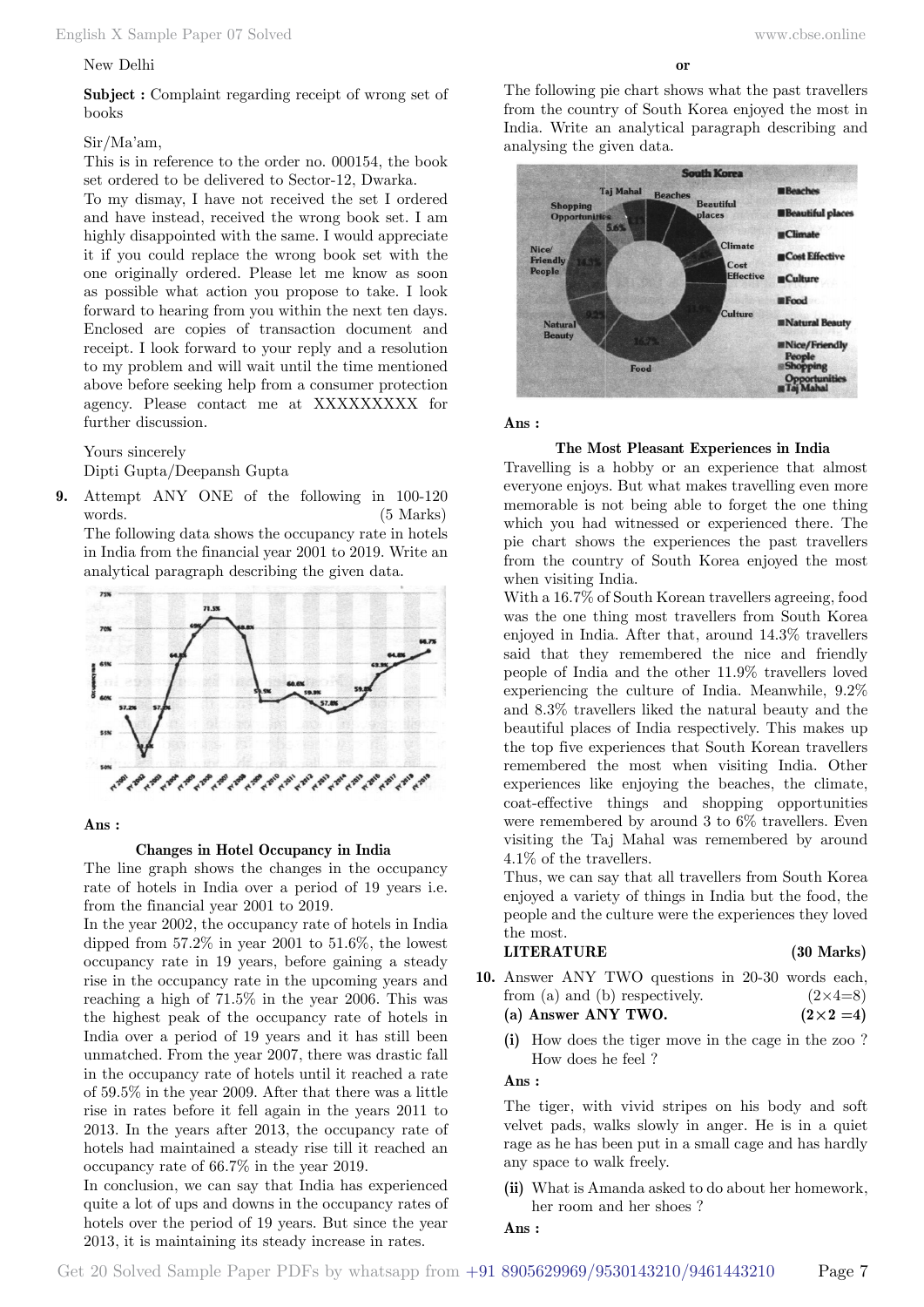Amanda is asked if she has finished her homework. She is asked to arrange her room neatly and in order. Then, she is asked to clean her shoes.

**(iii)** Where is Coorg situated and by whom is it inhabited ?

 **Ans :**

Coorg is situated midway between Mysore and the coastal town of Mangalore. This land of rolling hills is inhabited by a proud race of martial men, beautiful women and wild creatures.

 $(2 \times 2=4)$ 

**(i)** What did Richard Ebright like and want to do ever since his childhood ? How many species of butterflies had he collected by the time he was in the second grade ?

# **Ans :**

Ever since his childhood, Richard Ebright liked and wanted to learn. Therefore, he earned top grades in school. Also. by the time he was in the second grade, Ebright had collected all twenty-five species of butterflies found around his hometown.

**(ii)** Did the narrator like the hack driver ? How do you know this ?

 **Ans :**

The narrator thought that the only agreeable sight at New Mullion was the delivery man at the New Mullion station. This man was a forty-year-old, redfaced, cheerful and a very amiable and friendly person who seemed to like people quite a lot.

**(iii)** What, according to Mr. Weiherer, makes Richard Ebright a winner ?

 **Ans :**

According to Mr. Weiherer, Richard Ebright was not interested in winning for winning's sake or winning to get a prize. Rather, he was a winner because he wanted to do the best job he could.

- **11.** Answer ANY TWO questions in 40-50 words each, from (a) and (b) respectively.  $(3 \times 4 = 12)$ **(a) Answer ANY TWO.**  $(3 \times 2=6)$ 
	- **(i)** Why does Anne think that "paper" has more patience than "people" ?

 **Ans :**

When Anne was a little depressed, she was reminded of the saying that paper has more patience than the people. She felt that when it came to sharing confidence, paper was better than the people. Because paper can't talk, so your secret is safe. While, people may choose not to safeguard your secret.

**(ii)** How did the students respond to Wanda's exquisite drawings ?

 **Ans :**

On seeing Wanda's extremely beautiful and well-made drawings, the students of Room Thirteen suddenly and spontaneously clapped their hands. Even the boys put their fingers in their mouths and whistled in appreciation, though they were not really interested in the dresses. Peggy and Maddie also highly appreciated the drawings and Peggy even exclaimed that Wanda was a much better artist than her.

**(iii)** How have humans dropped those 'tokens' which are plainly in the `possession' of animals ?

 **Ans :**

Those tokens of love, sympathy and contentment which humans shared with animals at one time, have been 'negligently' dropped by humans. Greed, overambiticn, arrogance, confusion and vulgarity took the place of those 'tokens' which humans once shared with the animals.

**(b) Answer ANY TWO. (3**×**2=6)**

**(i)** What made Hari Singh come back to Anil ?  **Ans :**

Hari returned to Anil and his home because he felt guilty about robbing him. He thought that most people after being robbed would show anger or fear or even acceptance, but Anil's face would only show a bit of sadness. Not because his hard-earned money was stolen, but because of the loss of trust. So, as Hari did not want to see the disappointment or the sadness on Anil's face, he decided to return to Anil's place along with the money.

**(ii)** What did Matilda's husband bring home one evening ? Why was he so elated ?

# **Ans :**

One evening, Matilda's husband brought an invitation card inviting them to the residence of the Minister of Public Instruction. He was quite elated to receive the invitation because it was a rare honour, and on top of that, he thought that his wife would feel delighted to attend the ball.

- **(iii)** What were the reasons given by Ramlal's wife for accepting Bishamber's marriage proposal for Bholi ?
- **Ans :**

Ramlal's wife was in favour of Bishamber's marriage proposal because he had a big shop, his own house and several thousand rupees in the bank. Secondly, he did not know about Bholi's pockmarks and her lack of sense. Thirdly, he was not demanding dowry and fourthly, Bholi would never have a better marriage proposal than this one, according to her mother.

**12.** Answer ANY ONE of the following in 100-120 words.  $(5 \times 1=5)$ 

LOMOV : I'm thinking of having a go at the blackcock, honoured Natalya Stepanovna, after the harvest. Oh, have you heard ? Just think, what a misfortune I've had! My dog Guess, who you know, has gone lame. NATALYA : What a pity ! Why ?

Why did Lomov and Natalya eventually ended up arguing about their dogs ? Why did Natalya say that her dog Squeezer was better ?

# **Ans :**

During the conversation, Lomov told Natalya that his dog Guess had gone lame when he had gotten his leg bitten or twisted by another dog. He also informed her that he had paid 125 roubles for this dog originally. Natalya said that was too much money and told him that her father had given 85 roubles for their dog